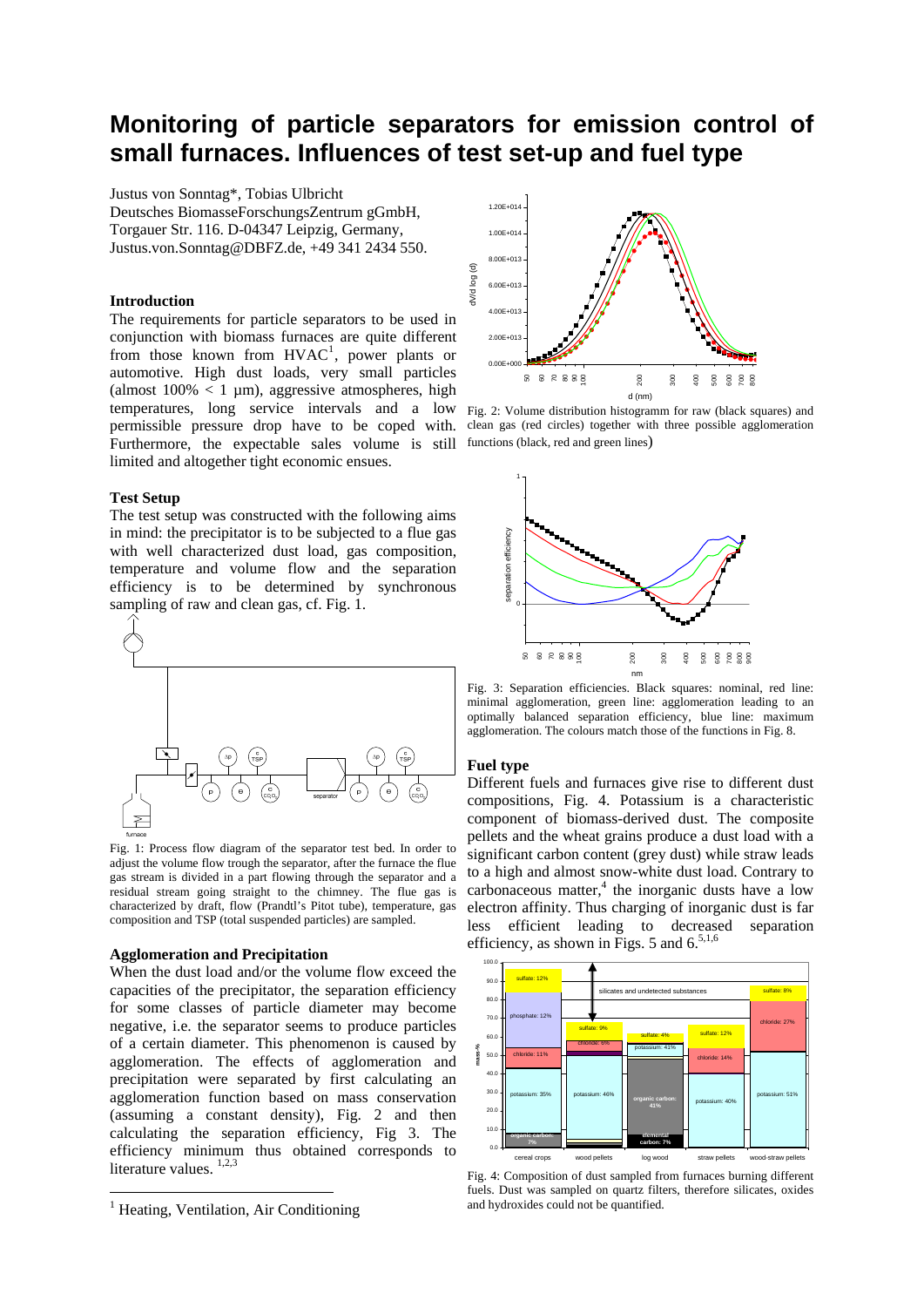

Fig. 5: Separation efficiency of a high-end electrostatic precipitator (bars) vs. its Deutsch-Anderson function. Fuel used: straw-wood composite pellets.



Fig. 6: Separation efficiency of a high-end electrostatic precipitator (bars) vs. its Deutsch-Anderson function. Fuel used: pure straw pellets



Eq. [1]: Deutsch-Anderson function. The migration velocity is an effective velocity and as such a function of the precipitator design and the flue gas composition.<sup>2</sup>

#### **Fouling, Reentrainment, and Arcing**

Fouling of both electrodes was encountered in this study, abetting reentrainment (anode) and arcing (cathode). Reentrainment may heavily reduce filter performance. This is well known from large scale  $ESP<sup>7,8,9</sup>$  While the arcing itself usually does not harm the precipitator, the ensuing break down of the highvoltage field results in a temporary loss of separation efficiency, repetitive arcing thus compromises the filtration as a whole. The noise associated with arcing, on the other hand is commonly considered unacceptable by the customers.

#### **Conclusion**

Large scale separators are known for more than a hundred years. Yet none of the tested separators is mature enough for a continuous unattended operation throughout a heating period. But the market of small scale flue gas dust separators is gaining momentum and new players appear. The DBFZ is prepared for the next round.

#### Literature

- . Paulson, C. & Ramsden, A. Some microscopic 1 features of fly-ash particles and their significance in relation to electrostatic precipitation. Atmospheric *Environment (1967)* **4**, 175-180, IN3-IN6, 181-185 (1970).
- 2. Leonard, G., Mitchner, M. & Self, S. Particle transport in electrostatic precipitators. Atmospheric *Environment (1967)* **14**, 1289-1299 (1980).
- 3. Høgh Petersen, H. Performance of electrostatic *h* **4**, 23- precipitators. *Waste Management & Researc* 33 (1986).
- 4. Greenberg, A., Stein, S.E. & Brown, R.L. Relative thermochemical stabilities and reactivities of benzo[a]pyrene and selected isomers. *The Science of The Total Environment* **40**, 219-221 (1984).
- 5. Cereda, E., Braga Marcazzan, G.M., Pedretti, M., precipitators. *Journal of Aerosol Science* 27, 607-Grime, G.W. & Baldacci, A. Influence of the elemental composition of individual fly ash particles on the efficiency of the electrostatic 619 (1996).
- 6. Dalmon, J. & Tidy, D. The cohesive properties of fly ash in electrostatic precipitation. Atmospheric *Environment (1967)* **6**, 81-82, IN1, 83-92 (1972).
- 7. Darby, K. Criteria for designing electrostatic 0 precipitators. *Environment International* **6**, 191-20 (1981).
- 8. Tsai, R. & Mills, A.F. A model of particle reentrainment in electrostatic precipitators. Journal of *Aerosol Science* **26**, 227-239 (1995).
- 9 . Engelbrecht, H.L. Rapping systems for collecting surfaces in an electrostatic precipitator. *Environment International* **6**, 297-305 (1981).

#### **cknowledgements A**

Financial support by the Bundesministerium für Ernährung, Landwirtschaft und Verbraucherschutz is gratefully acknowledged



Part of the research was performed in cooperation and co-financed by EIFER

the Karlsruhe Institute of Technology KIT One of the precipitators scrutinized was provided by